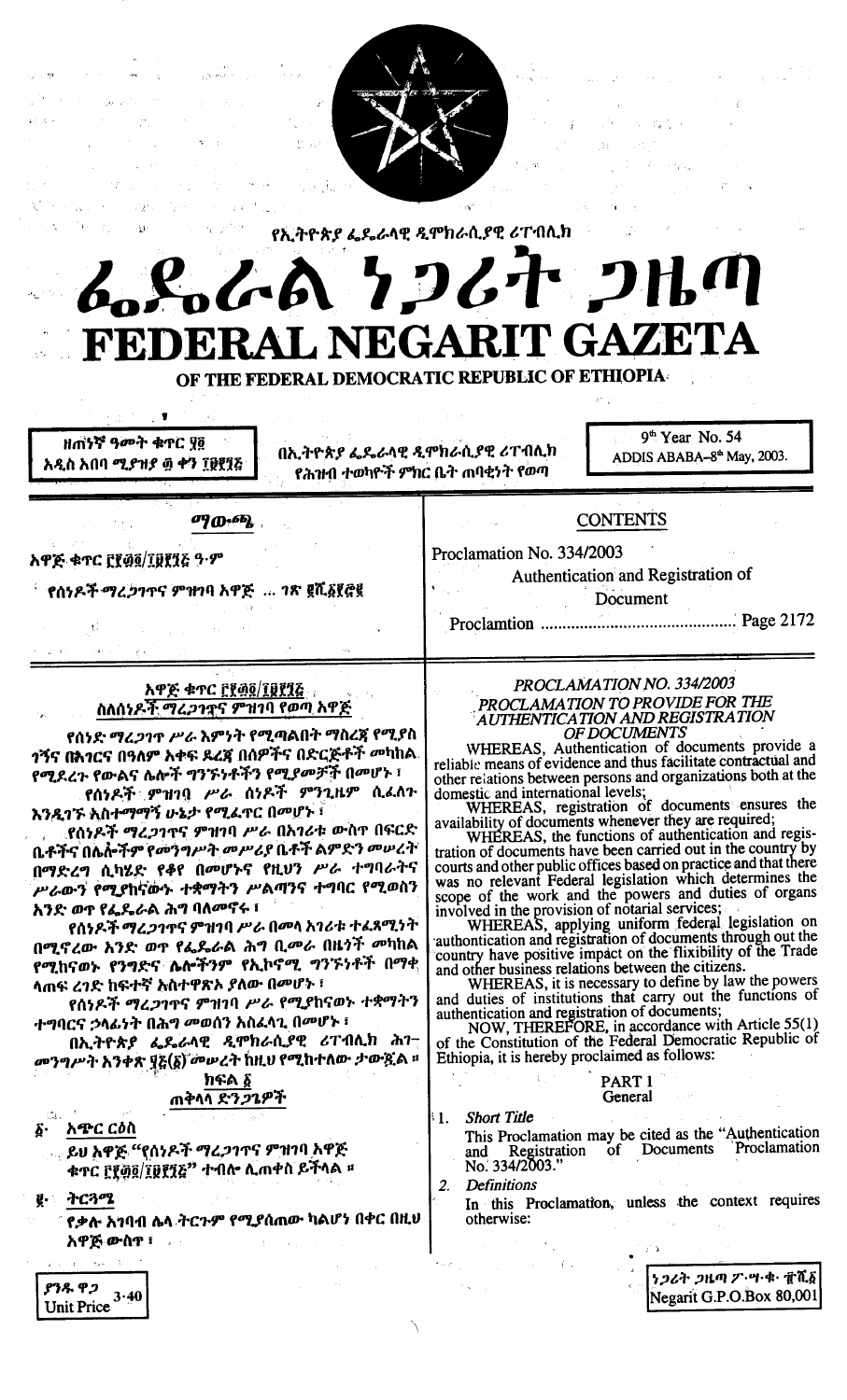#### ሚያዝያ ፴ ቀን ፲፱፻፳፩ ዓ-ም-18 FLSTEE LL-6A 1267 2HM ቁጥር ያ፪

**Federal Negarit Gazeta** — No. 54 8<sup>th</sup> May, 2003-Page 2173

- "ሰነድ ማረ*ጋገ*ሞ" ማለት አዲስ ሰነድ በአዘ**ጋጁ ወይም** δ. ጉዳዩ በሚመለከተው ሰው ሲፌረም ማየትና ይኸው መፈጸሙን በማረጋገጥ በሰነዱ ላይ መፈረምና ሚጎተም ማድረግ ፣ ወይም አስቀድሞ በተፈረመ ሰነድ ላይ የሚገኝ ፊርማንና ወይም ማኅተምን በቃለ **መሐላ ፣** ወይም በናሙና ፊርማና ወይም ማኅተም በትክክል መሆኑን በማረጋገጥ በሰነዱ ላይ መፈረምና ማህተም ፣ ማድረግ ነው ።
- e. "ሰኝደ" ማለት ማናቸውም ውል ፣ ኑዛዚ ፣ የውክልና ሥልጣን መስጫ ሰንድ ፣ ከአንድ ቋንቋ ወደሴላ ቋንቋ ጽሑፎችን ለመተርጎም ፌቃድ በተሰጠው ሰው የተተ *ረጎመ እ*.ሑፍ ፣የሰነድ ቅጀ ወይም ግልባጭ ፣ የማኅበራት ' መመሥረቻ ጽሑፍ ወይም መተዳደሪያ ደኝብ ፣ ቃለ ጉባዔ ወይም ማናቸውም በዚህ አዋጅ መሥፈት እንዲረጋገጥና እንዲመዘገብ የቀረበ ጽሑፍ ነው ።
- <u>၉. "ሰነድ መመዝገብ" ማለት አንድ የተረጋገጠ ሰነድን</u> ለዚሁ በተዘ*ጋጀ መዝገ*ብ መሰ*ያ* ቁጥር በመስጠት መመዝ *ገ*ብና ማስቀመጥ ፣ ወይም በሕግ መሠረት በሰነድ አረ22ው ባለሥልጣን እንዲቀመዋ የተባለ ሰነድን ተቀብሎ መመዝንብና ማስቀመጥ ነው ፡፡
- "ሰው" ማለት የተፈዋሮ ሰው ወይም በሕግ የሰውነት Õ٠. መብት የተሰጠው ድርጅት ነው ፡፡
- "ሰነድ አረ*ጋጋጭ" ማ*ለት ሰነድ ለማረ*ጋገ*ጥ በአግባቡ Ë. ሥልጣን የተሰጠው የሰንድ ማረ*ጋገ*ጫና ምዝገባ ጽሕፈት ቤት ሥራተኛ ወይም በዚህ አዋጅ አንቀጽ ፳፯ ከተጠ ቀሱት *መሥሪያ* ቤቶች የማናቸውም *መሥሪያ* ቤት ሥራተኛ ነው ፡፡
- ፤ "የከተማ መስተዳድር" ወይም "የከተማ መስተዳድር ምክር ቤት" ማለት እንደሁኔታው የአዲስ አበባ ከተማ መስተዳድር ወይም ምክር ቤት ወይም የድሬዳዋ ከተማ መስተዳድር ወይም ምክር ቤት ነው ፡፡
- የተፈጸሚነት ወሰን ę.
	- ይሀ አዋጅ ፣ ፩· በክልል መስተዳድሮች ይህን አዋጅ ለማስፈጸም ሥልጣን በተሰጣቸው አካላት ፣
	- g - በአዲስ አበባና በድሬዳዋ ከተሞች በዚህ አዋጅ ሥልጣን በተሰጣቸው አካላት ፣
	- በውጭ ጉዳይ ሚኒስቴር ፣ በውጭ አገር በኢትዮጵያ j. ሚሲዎኖች ፣
	- በመከላከያ ሥራዊት የከፍል ሹሞች እና ő٠
	- በፌዴራል ማረሚያ ቤቶች በሚረጋገጡና በሚመዘ  $\mathbf{g}$ . ገበ ሰነዶች ላይ ተፈጸ**ሚ ይሆናል ።**

# hፍል ፪

#### የሰነድ ማሪጋጋዋ ተግባራትና የአረጋገው ግዴታዎች

የሰነድ ማረጋገዋ ተግባራት  $\ddot{\mathbf{0}}$  . የሰነድ ማረ*ጋገ*ጥ ተግባራት የሚከተሉትን ያጠቃልሳል ፡፡ ሰነዶችን ማረ*ጋገ*ጥና *መመ*ዝገብ ፣ δ.

- የሰነድ ቅጂዎችን ከዋናው *ጋ*ር በማመሳከር ትክክለኛነ*ታ*፣ ğ. ቸውን ማረጋገጥና መመዝገብ ፣
- ቃለ መሐላና በቃለ መሐላ የሚሰጡ ማሪጋገጫዎችን i٠. መቀበልና መመዝገብ ፣
- ባለጉዳዮች ሲጠይቁ እንዳሸፌላኂነቱ የፌርማ እና/ወይም  $\ddot{\mathbf{0}}$  . የማኅተም ናሙና መያዝ ፣
- ለመረጋገዋ በሚቀርቡ ሰነዶች ላይ የሚፈርሙ ወይም  $\boldsymbol{\tilde{G}}$ . የፌረሙ ሰዎችን ችሎታ ፣ መብትና ሥልጣን ማረጋገጥ ፣
- ለመረጋገጥ የሚቀርበ ሰነዶችን ሕጋዊነት ማረጋገጥ ፣  $\mathbf{F}$  .
- "to authenticate a document" means to witness the  $1$ signing of a new document by the person who has prepared such document or the person it concern and, after ascertaining that this formality is fulfilled, to sign and affix a seal on the document, or to sign and affix a seal on an already signed document by ascertaining its authenticity through an affidavit or specimen signature and/or seal;
- "Document" means a contract, with, power of  $.2)$ attorney, a document translated from one-language into another by a licensed translator, copy of a document, memorandum or articles of association, minutes or any written matter submitted for authentication and registration;
- "to register a document" means to register and  $3)$ authenticated document by marking it with an identification number, in a register prepared for the purpose and to deposit the same document, or to register and deposit a document which is required by law to be deposited with a notary;
- "Person" means a physical or legal person;  $4)$
- 5) "Notary" means the Federal Notary Office or an employee of the office or of any of those institutions mentioned under Article 26, duly authorized to authentication documents;
- 6) "City Government" means either the City Government of Addis Ababa or the City Council of Dire Dawa, as the case may be;
- $3.$ Scope of Application

This Proclamation shall apply to documents authenticted and registered by:

- 1) organs of the Regional Government authorized by respective Regional laws.
- organs of the Addis Ababa and Dire Dawa City  $2)$ Governments authorized under this Proclamation;
- the Ministry of Foreign Affairs, Ethiopian Embas- $3)$ sies and Consular Office;
- 4) Commanders of divisions of the defence force; and
- 5) heads of federal prisons.

## Part  $2 \times$

#### NOTARIAL ACTIVITIES AND **DUTIES OF THE NOTARY**

**Notarial Activities** 

 $\overline{\mathbf{4}}$ .

Notarial activities include the following:

- to authenticate and register documents;  $\bf{I}$ )
- to verify copies of documents against their originals  $2)$ and register same;
- to administer oath and receive affidavits and register  $3)$ same:
- to keep custody of specimen of signatures and/ or  $4)$ seal upon request by those concerned;
- 5) to ascertain the capacity, right and authority of persons who are about to sign or who have signed documents submitted for authentication;
- to ascertain the legality of documents submitted for 6). authentication;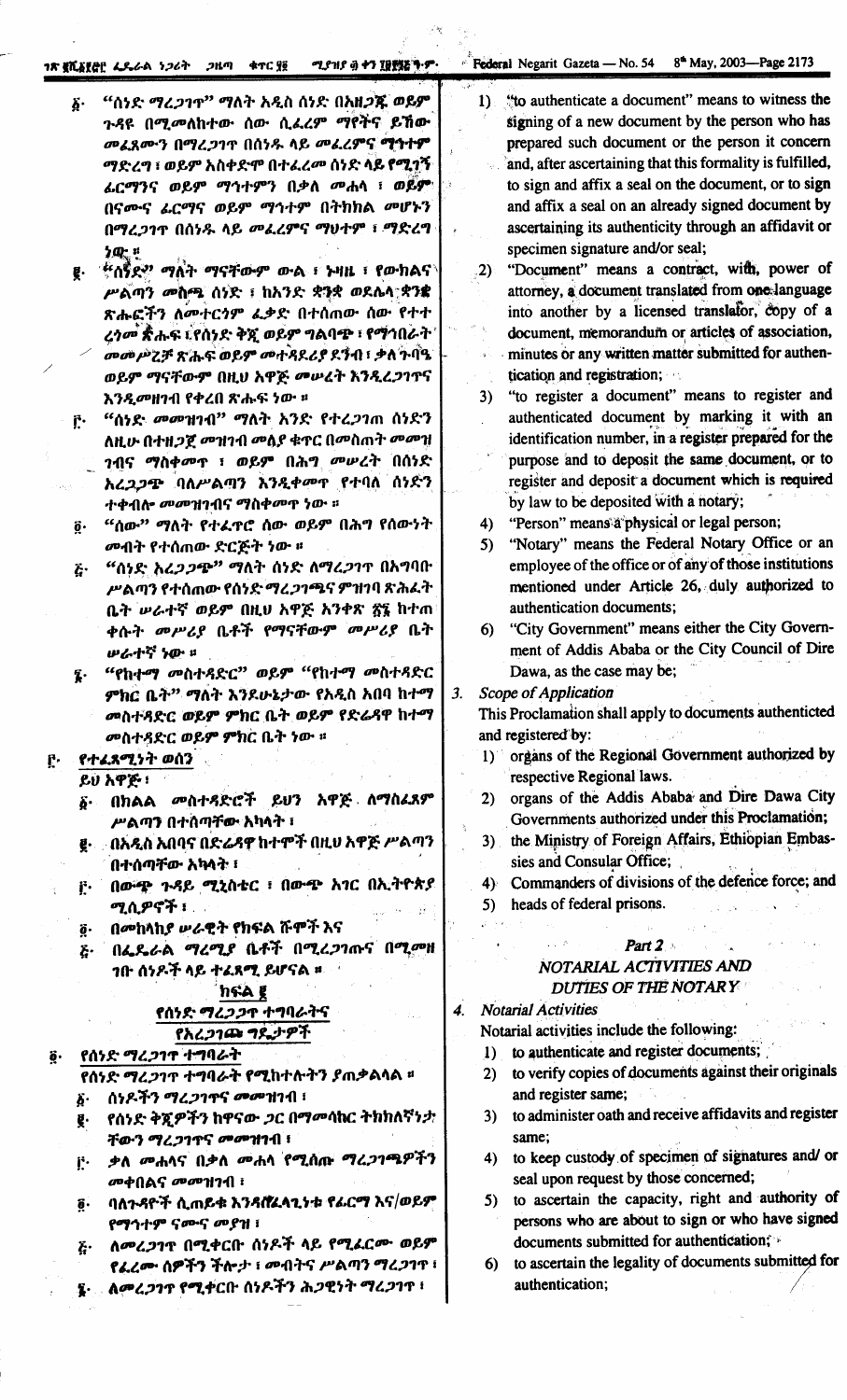- በሕግ የባለቤትነት ማረ*ጋገጫ የሚ*ሰተባቸውን ንብረቶች ï. ለማስተላለፍ በሚደረጉ ውሎች ፣
	- የንብረት አስተላላፊውን ባለመብትነት፣ እና  $\boldsymbol{\theta}$
	- ንብረቱ በመያዣነት ያልተሰጠ ወይም በፍርድ ቤት  $\Lambda$ ትዕዛዝ ያልታገደ መሆኑን ማረጋገጥ ፣
- ስለተረ*ጋገ*ጡና ስለተመዘገቡ ሰነዶች ሥልጣን ባለው Ĵ. ወይንም አግባብ ባለው አካል ሲጠየቅ ማስረኛ መስጠት፣ ሌሎች *ተመ*ሳሳይ ተግባራትን ያከናውናል ፡፡
- Ű٠ *መረጋገ*ጥና መመዝገብ ያለባቸው ሰነዶች
	- <u>የሚከተሉት ሰነዶች በዚህ ሕግ መሠ</u>ረት ካልተረ*ጋገ*ጡና б. ካልተመዘገቡ ሕጋዊ ውጤት አይኖራቸውም ።
		- አግባብ ባለው ሕግ መሠረት መረጋገጥና U) መመዝገብ ያለባቸው ሰነዶች ፣
		- የውክልና ሥልጣን መስጫ ሰነዶች ፣ ለ)
		- መመሥረቻ ሌሎች ማኅበራት የንግድና  $\mathbf{d}$ ጽሑፎችና፣ መተጻደሪያ ድንቦች እና ማሻሻያዎ ቻቸው ፣
	- ከዚህ በላይ ከተመለከቱት ሰነዶች ውጭ ሌሎች ሰነዶች ę. እንዲረ*ጋገ*ጡላቸውና እንዲመዘገቡላቸው ባለጉዳዮች ሲጠይቁ ሰነድ አረ*ጋገ*ጭ እነዚህን ሰነዶች ያረ*ጋግ*ጣል ፣ ይመዘግባል ።
- ከልከላ
	- \_\_<br>እንድ ሰነድ አረ*ጋጋ*ጭ ፣  $\boldsymbol{\delta}$ .
		- የራሱን ፣ የባለቤቱን ፣ የወላጆቹን ወይም የተወላ  $\boldsymbol{\theta}$ ጆቹን ፣ የወንድም ወይም የእህቱን ፣ የሚስት ወይም የባል ወላጆችንና እንዲሁም የሚስት ወይም የባል ወንድም እሀትን ሰነድ ፣
		- ራሱ ወኪል ወይም እንደራሴ የሆነለትን ሰው ሰነድ  $\Lambda$ *ግረጋገ*ጥ አይችልም ፡፡
	- በዚህ አንቀጽ ንውስ አንቀጽ (፩) የተመለከተው ሁኔታ ę. ሲያ*ጋ*ዋም ሰነዱ በሌላ ሰነድ አረ*ጋጋ*ጭ ይረ*ጋገ*ጣል ፡፡
	- እንዲሁም በሕግ እንዲሟሉ የተጠየቁ ሁኔታዎች ŗ. ካልተሟሉ ሰንድ አረ*ጋጋ*ጮ ሰንድ የማረ*ጋ*ገጥ አገል ግሎት አይሰጥም ።
- አቤቱታ የማቅረብ መብት  $\ddot{\textbf{z}}$  .
	- አንድ ሰነድ *አረጋጋጭ* በዚህ ሕግ መሠረት መስጠት ያለበትን አ<mark>ገልግሎ</mark>ት ቢከለከል ወይም ሕጉን በመተላለፍ አ<mark>ገልግሎት ቢ</mark>ሰዋ ማንኛውም ቅሬ*ታ ያ*ለው ሰው የሰነድ አረ*ጋጋ*ጮ የበላይ ለሆነው አካል በ፲፭ ቀን ውስ**ተ** አቤቱ*ታ* ሊያቀርብ ይችላል ፡፡
	- ባለ ጉዳዩ በዚህ አንቀጽ ንውስ አንቀጽ (፩) መሠረት ğ. በተሰጠው ውሣኔ ቅሬታ ካለው ወይም አቤቱታው ከቀረበለት ቀን ጀምሮ በ፴ /ሰላሳ/ ቀን ውስጥ ውሳኔ ካላንን ለፍርድ ቤት ክስ ማቅረብ ይችላል ፡፡
- የመተባበር ግዴታ ĝ.
	- እንድ ሰነድ እረ*ጋጋ*ጭ ለሥራው አስፈላጊ የሆነ ሰነድ ወይም *መረጃ* ሲጠይቅ ፣ ማንኛውም ሰው የተጠየቀውን ሰነድ ወይም <mark>መረጃ በመስጠት ወይም በማቅረብ መ</mark>ተባበር አለበት ፡፡
- ሚስጢር የመጠበቅ ግዴታ ማንኛውም ሰንደ አረ*ጋጋ*ጭ ፣
	- በፍርድ ቤት ወይም በሕግ ሥልጣን በተሰጠው አካል δ. ካል*ታነዘዘ በቀር በሥራው አጋጣሚ* በእ<mark>ጅ</mark> የገባውን *መረ*ጀ ለሌላ ፫ኛ ወ1ን አሳልፎ አይሰጥም ፡፡
	- በሥራው አጋጣሚ ያወቀውን ነገር በምስጢር ይይዛል ፡፡ ₹. ከፍል ፫

# ሰነድ የማረ*ጋገ*ጥ ሥርዓት

- አዲስ ሰነድ ስለማረ*ጋገ*ዋ Ţ٠
	- ሰነድ አረ*ጋጋ*ጮ አንድ ሰነድ እንዲረ*ጋጋ*ዋ ሲቀርብለት፣ δ. ሰ<mark>ነዱን ለመፈረም የቀረበው ሰው ስሙና አ</mark>ድራሻው በሰነዱ ላይ የተጠቀሰው ሰው መሆኑን በማስረጀ አመሳከሮ ሰነዱን *ያረጋግ*ጣል ፡፡
- to ascertain with respect to contracts made to transfer 7) properties for which title certificates are issued under the law:
	- the right of the transferor to transfer the  $(a)$ property; and
	- that the property is not Mortgaged or pledged or  $(h)$ that such property is not attached by a court order.
- 8) to provide information upon request by authoratative or approprate organ about authenticated and registered documents.
- 9) other simaliar activities.
- Documents that Must be Authenticated and Registered
	- 1) The following documents shall not have legal effect unless they are authenticated and registered:
		- documents that must be authenticated and  $(a)$ registered in accordance with the appropriate law:
		- power of attorney;  $(b)$
		- memorandum and articles of association of  $(c)$ business organizations, statutes of associations, and amendments thereof.
	- The Notary shall authenticate and register  $2)$ documents other than those mentioned above, if requested by the concerned parties.
- Prohibition 6.

5.

- 1) A notary shall not authenticate:
	- his own documents and those of his relatives by  $(a)$ consanguinity or affinity up to the second degree;
	- the document of a person for whom the notary is  $(b)$ acting as agent or representative;
- in the case of Article (1) the document shall be  $2)$ authenticated by another notary
- The notary shall not give any notarial service unless  $3)$ the requirements of the law are satisfied;
- $7.$ **Right to Petition** 
	- Any aggrieved person may submit a petition to the  $\bf{D}$ superior organ of the notary within 15 days where the notary refuses to give service that he must under the law, or gives service in violation of the law;
	- Where the person who has submitted a petition  $2)$ under Sub-Article (1) of this Article is not satisfied with the decision rendered or where no decision is rendered within 30 days from the date of submission of the petition he may bring an action in a court of law.
- 8. Duty to Cooperate

Any person required by a notary to give a document or information necessary for the notary's activities shall cooperate by producing the required document or by providing the required information.

 $\mathbf{Q}$ Duty of Secrecy

A notary shall:

- not give to third party information, which comes  $\mathbf{D}$ into his possession in the course of performing his duties unless ordered by a court or by a body empowered by law.
- keep secret anything which he happens to know in  $2)$ the course of performing his duties. PART<sub>3</sub>

## PROCEDURE OF AUTHENTICATION

10. Authentication of a New Document

Where a new document is submitted for authen- $\mathbf{D}$ tication, the notary shall authenticate the document after having ascertained by means of evidence that the name address of the person who is about to sign the document is the same as the name and address on the document;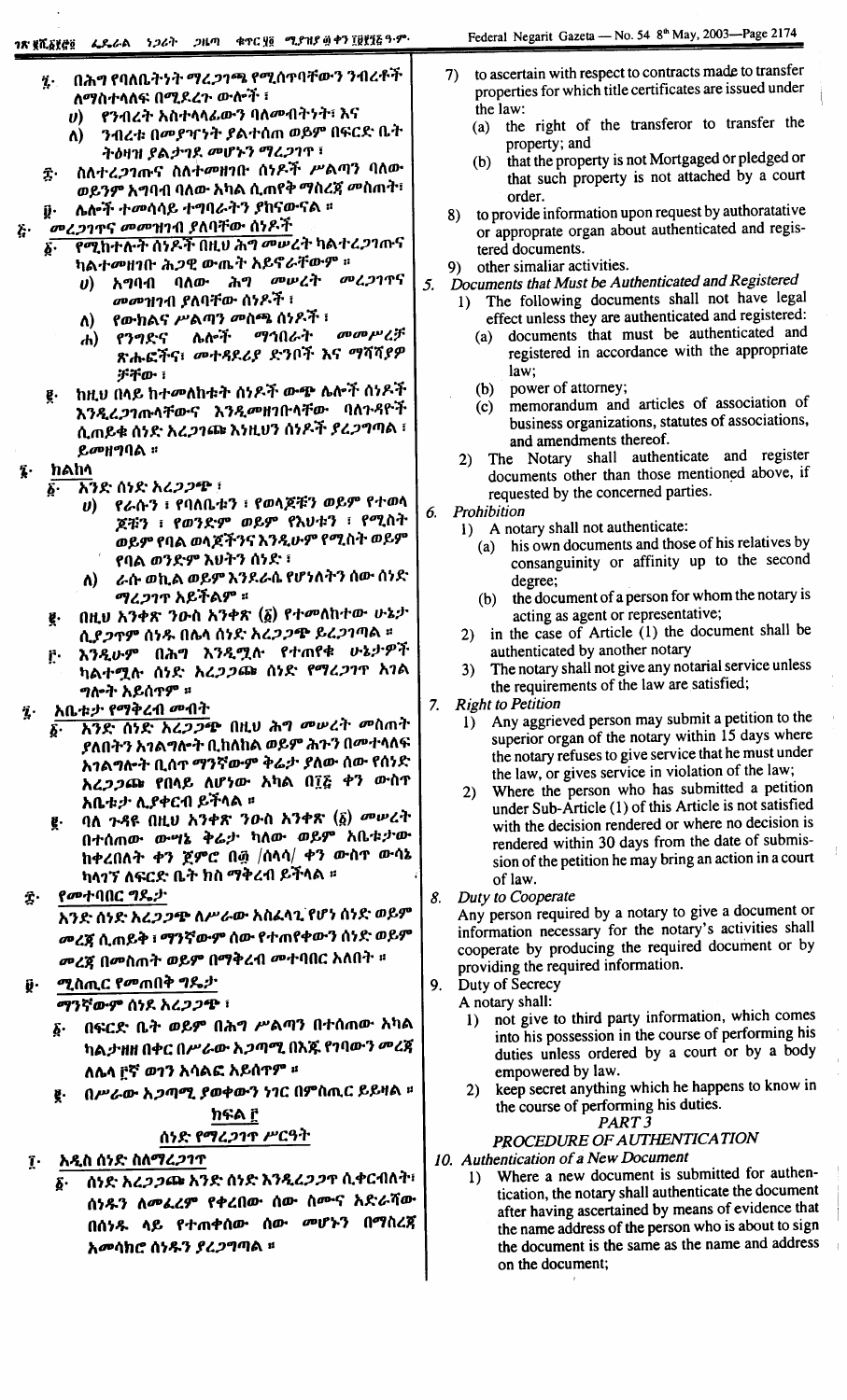- ~, {t~1.' *hl..?.?~* {t~1.' *fl.ll..?"'T* : h..,I1-o 11*"TW'* ሕ*ጎች የተደነገገውን መ*ከተል አለበት ፡፡
- $I\&\cdot$  አስቀድሞ ስለተፈረሙ ሰነዶች
	- $\ddot{\textbf{g}}$ · ሰሃድ *አረጋጋ* ጮ አስቀድም የተፈረመ ሰሃድ እንዲረ*ጋ*ገጥ ሲቀርብለት ፣ በሰ**ነ**ዱ ላይ የሰፌረው *ፌ*ርማ ሰነዱን *አስቀድሞ የፌረመው ሰው ፌርማ መሆኑን ወይም በስነዱ* ሳይ የሚገኘው ማኅተም ትክክለኛው ማኅተም መሆኑን  $\ell$ ረጋግጣል ።
	- I{' f+l.I1(1}< *{t~Y:* 111\." {t~1.' *hl..?.?6f!-* f.,.l..?.?m hl1'~ በሰነ*ዱ* ላይ የሚገኘው *ሬርማና ማኅተም የተባ*ለው ሰነድ *አረጋጋጭ ፊርማና ማኅተም መሆኑን ያረጋግ*ጣል፡፡

#### II{' *hA{t~Y:* "'AI16f!- *OJf,9"* 11"(

- $\tilde{\textbf{b}}$ . የአንድ ሰነድ ግልባጭ ወይም ኮፒ እንዲረ*ጋ*ገጥ ሲቀር ብለት ፣ ሰ**ነድ አረ***ጋጋ***ጭ ወይም የኮፒው ይዘት ከዋና**ው ሰነድ ይዘት *ጋ*ር እንዲሁም በግልባጮ ወይም በኮፒው *"f, 11\(1}<*keD? *tDf,9" 117..,.,.9"* I1CPCj(l}<*{t~Y: "f,* ካለው *ሌርማና ወይም ማኅተም ጋር አንድ ዓይነት መሆኑን በማመ*ሳከር ሰ*ነዱን ያረጋግ*ጣል ፡፡
- I{' I1ttO *h'}+". '}o-h h'}+".* (li) *IIDIPl.""* f.,.l..?1m fh'}1.' *{t~Y:* "'AI16f!- fCPCj(l}<'}*{t~Y:* lOA *fl17hl.jf~""* ዋ*ጋ* ይኖረዋል ፡፡
- Ii:' f{t~f.:f'} ih.?ce~"" *hl\I17l..?1T*
	- $\delta$ <sup>.</sup> ሰነድ አረ*ጋጋ*ጭ ሰነድ ከማረ*ጋ*ገጡና ከመመዝገቡ በፊት f{t~~ *f,U"" ih"''}Cj* IIDAI19" *ml1f,'} fl17f.:1>l.'} መሆኑን ማረጋገ*ጥ አለበት ፡፡
	- I{' *{t~Y: hl..?.?~ fh'}Y:'} {t~Y:* ih.?ce~"" hl17l..?1'1' *hAc:.* f{t~~ '} *f,U""* fllDI\OJ'I' *OJf,9" fl17hl\OJ'I'* ሥልጣን የ**ለው**ም ፡፡
- Ii' f{t~Y: L&-lI7.sP:f'} *:f1\-:rCj* P'AffI'} *hl\I17l..?1'1'*
	- $\bar{\mathbf{A}}$  *(h)ድ አረጋጋ*ጮ *አንድን ሰነድ ከማረጋገ*ጡ በፊት<br>*የፌራሚውን የመፌረም መብት ወይም ሥ*ልጣን f *L&-II7.(I}<'}* f lID*Ll.9"* IID-o"" OJ*f,9"* P' A ffI'} *ማረጋገ*ጥ አለበት።
	- I{' *h,}~: {t~Y: L&-I17.* <sup>f</sup> ih.., *:fl\-:r 11\(1}< IIDI1'~* hm &-ffl& fl.1f'} 1'1~*Y: hl..?.?* ~ f *L&-II7.(I}<'}*f ih.., *ችሎታ ተገ*ቢ በመሰለው *መንገድ ማጣራት ይች*ላል ፡፡
- ፲<u>፫</u>· *የአንዳንድ ንብረቶችን*ና የባለንብረቱን ሁኔታ ስለማረ*ጋ*ገጥ ° '}-I1l..,.:f *l\l17h"'''I\tt:* fIl7.U.?~ {t~p.:f hllDl..?1ff1T(I}< በሕግ የባለቤትንት **መብት ማረ***ጋገ***ጫ የሚሰ**ጥባቸውን Ok"" *{t~Y: hl.'?'?""* =- i'
	- $\tilde{\textbf{g}}$ · *'*ንብረት አስተላላፊው አግባብ ባለው ሕግ መሠረት fl11\I1.""~"" *117l..?1651{t~Y: 11\OJ. IIDI1'~,}* i
	- g. ንብሩቱ በ<mark>መያዣ</mark>ነት ያልተሰጠ ወይም በፍርድ ቤት , ... ... ... ...<br>*ያልታገ*ደ *መ*ሆኑን ፣
	- f· ሰ*ነዱን የሚፌረመው ሰው ሰነዱን ስመፌረም ከውል ወይም* ከሕግ የመነጨ ሥልጣን ያለው መሆኑን *ማረጋገ*ጥ አለበት ።
- II' *:1>l\* lID"''' *hl\IID+OACj* f9"htiC :1>A *hl\lIDhl17""*
	- $\overline{k^*}$  *እን*ድ ሰው የአንድን ሰንድ ይዘት ትክክለኛንት በሰንድ ° <mark>አረ*ጋጋ*ጭ ፊተ ቀርቦ በ*ቃ*ለ መሐሳ ማረ*ጋ*ገጥ ይተሳል ፡፡</mark> ሰነድ *አረጋጋ*ጭም የተባለው ሰው በፊት ቀርቦ ቃሉን *hllDhm-l:* Ok"" *:1>1\* lID"''' *IIDLOtJOc'}* O{t~~ *"f, f,1A"A* II
	- <u>፪</u>· አንድ ሰንድ አረ*ጋጋ*ጭ በፍርድ ቤት ሲ*ታ*ዘዝ የአንድን ሰው የምስክርነት ቃል ይቀበላል ፡፡
	- f.' *1'1",(- J\l..?.?""* OttO *h'}+". '}o-h h,}+~* (~ *መሠረት የምስክርነት ቃ*ል በሚቀበልበት ጊዜ ምስክሩ *ቃ*ሎን የሰጠው በገዛ ፌቃ*ዱ መ*ሆኑን የምስክርነት ቃሉ O{tLl.O"" *(a".(- "f,* 1A~ *f,LC9"O:rA* 117..,.,.tJOc'}9" ያትምበታል **፡፡**
- 2) The notary shall comply with the provision of the relevant law when he authenticates a document.
- *11. Documents Already Signed*

! ~

- 1) Where a document which is already signed is submitted for authentication the notary shall authenticate such document by ascertaining that the signature on the document is that of the person who has signed it or that the seal on the document is genuine.
- 2) Where the document submitted for authentication is already authenticated by another notary, the notary shall authenticate the document by verifying that the signature and seal on the document is the signature and seal of the said notary.
- *12. Copies* of *Documents*
	- 1) Where a copy of a document is submitted for authentication, the notary shall authenticate the document by ascertianing that the contents of the copy are the same as those of the original document and that the signature and/or seal on the copy is the same as the signature and/or seal on the original document;
	- 2) A copy of a document authenticated under Sub-Article (1) of this Article shall have the same probatory value as that of the original document.
- *13. Ascertaining the Legality* of *Documents*
	- 1) A notary shall, before authenticating and registering a document, ascertain that its contents are not illegal or immoral;
	- 2) Apart from ascertaining it's legality, a notary shall not have power to change or cause to be changed the contents of a document submitted for authentication.
- *14. Ascertaing* the *Capacity and Authority* of *Signatories* of *a Document*
	- 1) The notary shall, before authenticating a document, make shure that the person who has signed or is about to sign the document has the right or authority to sign it;
	- 2) Where it is doubtful that the person who has signed or is about to sign a document has capacity to do so the notary shall make the necessary investigation in a way he thinks proper to find out whether or not the signatory has capacity to sign.
- *15. Ascertaining the Ownership and Other Conditions* of *Certain Properties*

Before authenticating documents relating to the transfer of properties for which title certificates are issued under the law, the notary shall ascertain that: .

- 1) the transferor of the property has title certificate for the property in accordance with the relevant law;
- 2) the property is not mortgaged or pledged or is not attached by a court order;
- 3) the person who has signed or is about to sign the document has the right or authority, legal or contractual, to sign the document.
- *16. Administration* of *Oath and Hearing* of *Witnesses*
	- 1) A person may declare the truth of the contents of a document under oath before a notary. In such a case the notary shall state on the document that the said person has been sworn by him before he made the declaration;
	- 2) A notary shall take the testimony of a witness where he is ordered by a court;
	- 3) Where the notary takes the testimony of a witness under Sub-Article (2) of this Article, he shall state on the document that the witness give his testimony in his free will. The notary shall also sign the document and affix his seal thereon.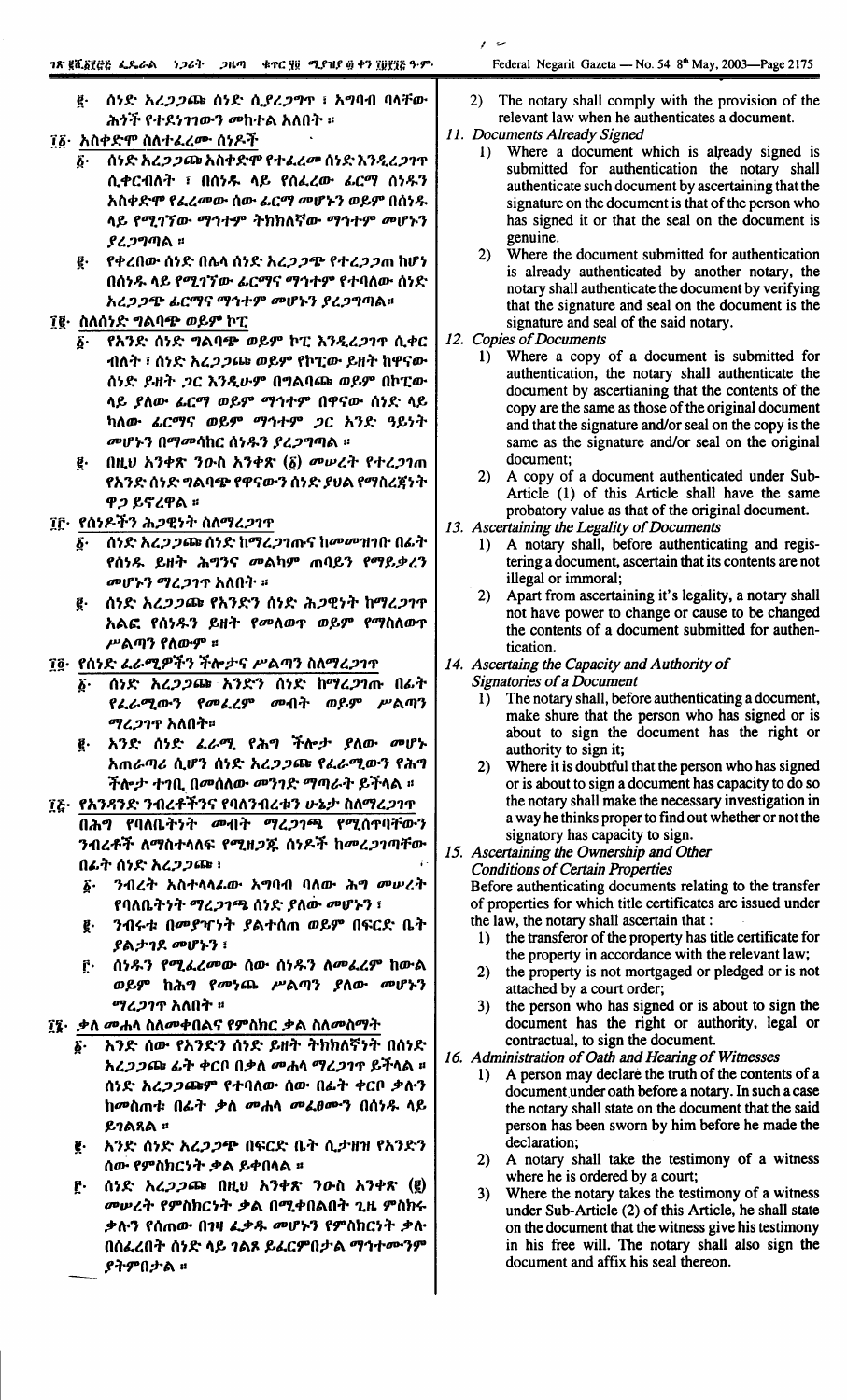| ፲፯· ሞዴል ሰነዶችን ስለማዘጋጀት                                                | 17. Drawing up Model Documents                                            |
|----------------------------------------------------------------------|---------------------------------------------------------------------------|
| ሰንድ አረ <i>ጋጋ</i> ጮ በዚህ አዋጅ አንቀጽ ፩ ለተመለከቱትና<br>$\boldsymbol{b}$ .     | The notary may draw up model documents for<br>1)                          |
| እንደአስፈላጊነቱ ለሴሎች ሰነዶችም ሞዴል ማዘጋጀት                                      | those documents specified under Article 5 of this                         |
| ይችላል ።                                                               | Proclamation and for such other documents as may                          |
| ሰነድ አረ <i>ጋጋ</i> ጩ ባዘ <i>ጋ</i> ጀው ሞጼል ሰነድ ለመጠቀም<br>ğ.                | be necessary;                                                             |
| የሚፌልግ ሰው በዚህ አዋጅ መሠረት በሚወጣ ደንብ                                       | Any person who desires to use a model document<br>2)                      |
| የሚወሰነውን ዋ <i>ጋ</i> በመክፌል ሞዴል ሰነ <i>ዱ</i> ን ማግኘት                      | drawn up by the notary may get a copy thereof by                          |
| ይችላል ።                                                               | paying the price prescribed by regulations issued                         |
| ሰነዶችን ስለ <i>መመ</i> ዝገብና ስለማስቀመጥ<br>ï£∙                               | pursuant to this Proclamation.                                            |
| ሰነድ አረጋጋጩ የሚያረጋግጣቸውን ሰነዶች ይመዘ<br>$\delta$ .                          | 18. Registration and Deposit of Documents                                 |
| ግባል ። ለእያንዳንዱ ሰነድ አንድ ግልባጭ በጽሕፈት                                     | The notary shall register all documents which he<br>1)                    |
| ቤቱ ያስቀምጣል ፡፡                                                         | authenticates and deposits a copy for each                                |
| አንድ ሰነድ በሰነድ አረ <i>ጋጋ</i> ጭ እጅ እንዲቀመዋ በሕግ<br>ğ.                      | document in his office;                                                   |
| የተደነገገ ከሆነ ሰነድ አረ <i>ጋጋ</i> ጮ እንዲህ ያለው ሰነድ                           | Where the law provides for the deposit of a                               |
| ሲቀርብለት ተቀብሎ ይመዘግባል ፣ ያስቀምጣል ።                                        | 2)<br>document with a notary, the notary shall register                   |
|                                                                      |                                                                           |
| ሰነድ አረ <i>ጋጋ</i> ጮ በእጁ የሚገኝ አንድ የሰነድ ግልባ <del>ጭ</del>                | and deposit such document upon its submission;                            |
| ŗ٠<br>ወይም አንድ ሰነድ በእጁ ስለመኖሩ ጉዳዩ በሚመለ                                 | Upon request by an interested person to get a copy<br>3)                  |
| ከተው ሰው ማስረጃ ሲጠይቅ ፣ ተገቢውን ክፍያ በማስ                                     | of information about a document in the hands of the                       |
| ከፌል ግልባጮን ወይም ማስረኛውን ይሰጣል ፡፡                                         | notary, the notary shall give the requested copy or                       |
|                                                                      | information upon receipt of the appropriate charge.                       |
| ክፍል ፬                                                                |                                                                           |
| ስለሰነድ ማረ <i>ጋገ</i> ጫና ምዝገባ<br>ጽሕፈት ቤቶች                               | PART <sub>4</sub>                                                         |
| ንውስ ክፍል አንድ                                                          | NOTARY OFFICES                                                            |
|                                                                      | <b>Section one</b>                                                        |
| የክልል የሰነድ ማረ <i>ጋገ</i> ጫና ምዝገባ ጽሕፈት ቤት                               | <b>Regio Notary Offices</b>                                               |
| አደረጃጀት<br>ŢØ∙                                                        | Organization<br>19.                                                       |
| ፩· የክልል መስተዳድሮች ይህን አዋጅ የሚያስፈጽሙ                                      | To implement this proclamation Regional Adminis-<br>1)                    |
| የሰነድ ማረጋገጫና ምዝገባ ሊያደራጁ ይችላሉ ።<br>ተጨባጭ<br>いとさ                         | trations may organize notary offices.                                     |
| እንደየአካባቢያቸው<br>ዝርዝሩን<br>ğ.                                           | They may issue details based on the facts of their<br>2)                  |
| በራሳቸው ይወስናሉ ፡፡                                                       | respective area.                                                          |
| ንውስ ክፍል ሁለት                                                          | <b>Section two</b>                                                        |
| የአዲስ አበባና የድሬዳዋ የሰነድ ማረ <i>ጋገ</i> ጫና ምዝገባ ጽሕፈት ቤት<br>የጽሕፈት ቤቱ መቋቋም   | Addis Ababa and Dire Dawa notary offices;                                 |
| る・<br>፩·   የአዲስ አበባና ድሬዳዋ ከተሞች እያንዳንዳቸው አንድ                          | Establishment of the Federal Notary Office<br>20.                         |
| ጽሕፈት ቤት ይኖራቸዋል ።                                                     | 1) Addis Ababa and Dire Dawa cities have notary                           |
| የፌዶራሉ የሰነድ ማረ <i>ጋገ</i> ዋና ምዝገባ ሥራ በአዲስ                              | office each.                                                              |
| g.<br>አበባና በድሬዳዋ በሚቋቋሙት ጽሕፈት ቤቶች ይከና                                 | 2) The Federal Authenatication and Registrations                          |
| ወናል ፡፡                                                               | Shall be Carried out by notary offices to be                              |
|                                                                      | established in Addis Ababa and Dire Dawa cities.                          |
| <u>ኛ</u> ል· የጽሕፌት ቤቱ ሥልጣንና ተግባር<br>ጽሕፈት ቤቱ የሚከተሉት ሥልጣንና ተግባራት ይኖሩታል፣ | 21. Powers and Duties of the Office                                       |
|                                                                      | The Office shall:-                                                        |
| በዚህ አዋጅ አንቀጽ ፬ የተዘረዘሩት ተግባራት ያከና<br>δ∙                               | 1) Carry out the activities provided for under Article 4                  |
| ወናል፣                                                                 | of this Proclamation;                                                     |
| በዚህ አዋጅ አንቀጽ ፲፯ መሠረት እንደ አስፈላጊነቱ<br>ę.<br>ምጼል ሰነዶችን <i>ያዘጋ</i> ጀል ፣  | 2) Draw up model documents pursuant to Article 17                         |
|                                                                      | of this Proclamation, as may be necessary;                                |
| ውል ይዋዋል ፣<br>ŗ٠                                                      | enter into contract;<br>3)                                                |
| ንብረት ይይዛል ፣ ያስተላልፋል ፣<br>ğ.                                          | 4) Own and transfer property;                                             |
| ዓላማውን ከግብ ለማድረስ የሚያስፌልገውን ተግባር<br>Ŀ٠                                 | 5) carry out other activities necessary for the attain-                   |
| ሁሉ ይፈጽማል ፡፡                                                          | ment of its purposes.                                                     |
| <u>ኛ</u> ያ· አደረጃጀት                                                   |                                                                           |
| ጽሕፌት ቤቱ በከተማው መስተዳድር ምክር ቤት የሚሾም                                     | 22. Organization<br>The Office shall have a head (hereinafter the "Head)" |
| አንድ የጽሕፈት ቤት ኃላፊ ከዚህ በኋላ "ኃላፊ" እየተባለ                                 |                                                                           |
| የሚጠራ እና አስፈላጊ ሥራተኞች ይኖሩታል ፡፡                                         | appointed by the City Governments and the necessary                       |
| ፳፫· የጽሕፈት ቤቱ ኃላፊ ሥልጣንና ተግባር                                          | staff.                                                                    |
| ፩·    ኃላፊው  ከከተማው   መስተዳድር  በሚሰጠው  አጠቃላይ                             | 23. Powers and Duties of the Head of the Office                           |
| መመሪያ መሠረት ጽሕፈት ቤቱን ይመራል ያስተዳ                                         | The Head shall direct and administer the Office in<br>$\bf{D}$            |
| ድራል ።                                                                |                                                                           |
|                                                                      | accordance with the general directives given by the                       |
| የዚህ አንቀጽ ንውስ አንቀጽ(፩) አጠቃላይ አነጋገር<br>ğ.                               | City Government;                                                          |
| እንደተጠበቀ ሆኖ ኃላፊው                                                      | Without prejudice to the generality of Sub-Article<br>2)                  |
|                                                                      | (1) of this Article, the Head shall:-                                     |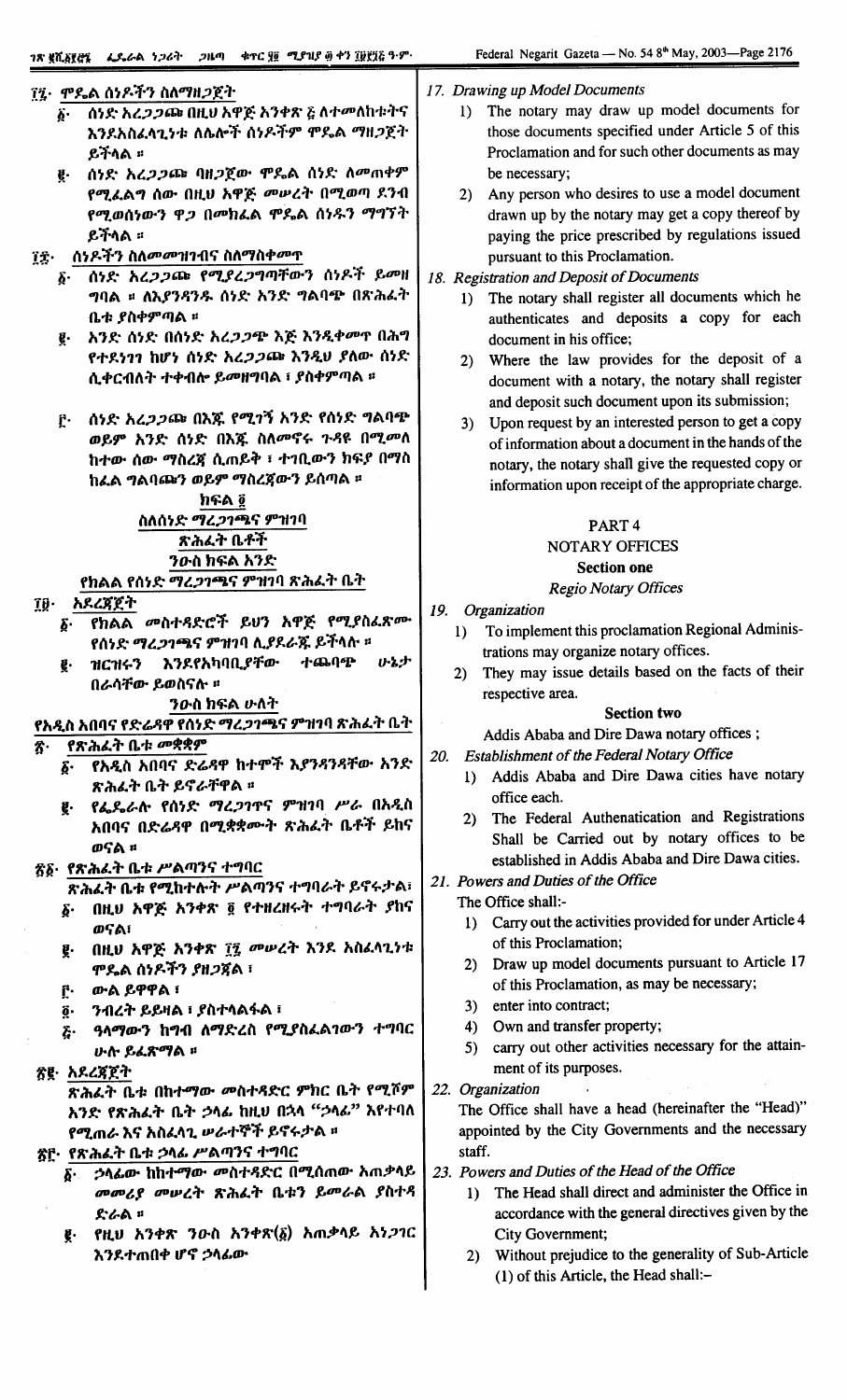| U) | የከተማውን መስተዳድር እያስፈቀደ የጽሕፌት<br>ቤቱን የሥራ ኃላፊዎችና ሴሎች ሥራተኞችን                                         |  |
|----|-------------------------------------------------------------------------------------------------|--|
|    | በፌዴራል ሲቪል ሰርቪስ ሕጕች መሠረት <br>ይቀተራል ፣ ያስተዳድራል ፣ ያሰናብታል ፣                                          |  |
| (Λ | የጽሕ <b>ፈት ቤቱን ዓ</b> መታዊ በጀትና የሥራ<br>ፕሮግራም ለከተማው መስተዳድር አቅርቦ ያስጸ  <br>ድቃል ፣ በጀትና የሥራ ፕሮግራም ሥራ ላይ |  |

- ያውሳል ፣ የውስጥ ደንቦችንና መመሪያዎችን አዘጋጅቶ  $\mathbf{d}$ ለከተማው መስተዳድር ያቀርባል ፣ ሲጸድቅም ሥራ ላይ ያውላል ፣
- ቤቱን ወንኖች ዘንድ በሦስተኛ መ) ጽሕፈት ይወክላል፣
- ስለጽሕፈት ቤቱ የሥራ ክንውን ለከተማው መስ மி ተዳድር ምክር ቤት ዓመታዊ ሪፖርት ያቀርባል ፣
- በከተማው መስተዳድር የሚሰጡ ሴሎች ተዛማጅ  $\mathbf{z}$ ተግባራትን ያከናውናል ፡፡

## ኛ፬· የጽሕፈት ቤቱ በጀት

#### የጽሕፌት ቤቱ በጀት፦

- ለሚሰጣቸው አገልግሎቶች ከሚሰበሰበው ገቢ ፡  $\boldsymbol{\delta}$ .
- በከተማው መስተዳድር ከሚመደብለት የበጀት ğ. **ደ**ህአማና ፣
- ከሚያገኘው ስጦታና ዕርዳታ ፣ የተውጣጣ ŗ. ይሆናል።
- ጽ<u>ሯ</u>· የሂሣብ አ*ያያዝና ምርመራ* 
	- $\delta$  **8. 8. A.L.** The Tall of PLAN ASE AS or PLAN **ይይዛል** ፣
	- የጽሕፈት ቤቱ ሂሳብ በየከተማው መስተዳድር አዲተር g. ይመረመራል ።

### ክፍል ሯ

## ልዩ ልዩ ድንጋጌዎች

<u>ጽያ፦ ሰነድ የማረጋገዋ እና የመመዝገብ ሥልጣንና ተግባር</u> <u>ስለተሰጣቸው አንዳንድ የፌዴራል መንግሥት አካላት</u>

- በውጭ አገር የኢትዮጵያ ኤምባሲዎችና ቆንስላ ጽሕፌት ة. ቤቶች ወደ ኢትዮጵያ የሚገቡ ሰነዶችን ያረጋግጣሉ፣
- የውጭ ጉዳይ ሚኒስቴር ፣ ę.
	- *ሀ*) በኢትዮጵ*ያ* ኤምባሲዎችና ቆንስላ ጽሕፌት ቤቶች እንዲሁም በኢትዮጵያ በሚገኙ የውጭ አገር ኤም ባሲዎችና ቆንስላ ጽሕፈት ቤቶች የተረ*ጋገ*ጡ ሰነዶችን ፣
	- በተቀባዩ አገር ሕግ እንዲረ*ጋገ*ጡ የሚፈለጉ እና ለ) -ወደ ውጭ የሚሄዱ ሰነዶችን ያረጋግጣል ።
- የመከላከያ ሥራዊት የክፍል ሹሞች በግዳጅ ላይ የሚገኙ Ë. የሥራዊቱ አባላት የሚያቀርቡላቸውን ሰነዶች ያረ*ጋ* ግጣሉ፣
- የፌዴራል ማረሚያ ቤት ኃላፊዎች እሥረኞች የሚያቀር õ. በ<mark>ኅቸውን ሰ</mark>ነዶች ያረ*ጋግ*ጣሉ ፣
- በዚህ አንቀጽ የተመለከቱት አካላት በዚህ አዋጅ ስለተሰ  $\ddot{G}$ ጣቸው ሥልጣንና ተ<mark>ግ</mark>ባር አፈጸጸም እንደአስፈላጊነቱ *መመሪያ ሊያወ*ጡ ይችላሉ ፡፡

## ጽ፯· የተረ*ጋገ*ጡ ሰንዶች ሕ*ጋ*ዊ ውጤት

- በዚሀ አዋጅ መሥረት የተረጋገጠ ሰነድ በውስጡ ስለሚ  $\boldsymbol{\delta}$ . *ገኘው ይዘት ሙ*ሉ እምነት የሚጣልበት በቂ ማስረጃ ነው።
- የተረ*ጋገ*ጠ ሰንድን መቃወም የሚቻለው ፍርድ ቤት g. በበቂ ምክንያት ሲፈቅድ ብቻ ነው ።
- <u>ጽ</u>ቌ· ስለአ*ገ*ልግሎት ክፍያ
	- ሰንድ እረ*ጋጋ*ጬ ለሚሰጠው አገልግሎት ተመጣጣኝ  $\oint$ የሆነ የአገልግሎት ክፍያ ሊጠይቅ ይችላል ፡፡
		- የክፍያው መጠን በዚሀ አዋጅ በአንቀጽ ፴፫ መሠረት ë. በሚወጣ ደንብ ይወሰናል ፡፡
- employ, administer and dismiss department  $(a)$ heads of the Office and other employees in accordance with the Federal Civil Service Law with the approval of the City Government:
- (b) submit the annual budget and work programme of the Office for approval to the City Government and implement the approved budget and work programme;
- prepare and submit internal regulations and  $(c)$ directives to the City Government and implement the same after approval;
- (d) represent the Office before third parties;
- submit to the City Government annual report  $(e)$ concerning the performance of activities by the Office:
- carry out other related activities that may be  $(f)$ assigned to him by the City Government.
- 24. Budget of the Office

The Budget of the Office shall be drawn from:-

- 1) revenue derived from the services rendered by it;
- budget appropriation made by the City Govern- $2)$
- ment;
- donations and assistance;  $3)$
- 25. Keeping of Accounts and Audit
	- () The Office shall keep books of account and record;
	- The Accounts of the Office shall be audited by the  $2<sub>1</sub>$ Auditor of the City Governments.

## PART<sub>5</sub>

MSICELLANEOUS PROVISION

- 26. Notarial Powers and Duties Vested on Certain
	- Institutions of the Federal Government
		- 1) Ethiopian Embassies and Consular Offices shall authenticate documents entering into Ethiopia.
		- The Ministry of Foreign Affairs shall authen- $2)$ ticate:
			- documents authenticated by Ethiopian embas- $(a)$ sies and consular offices and by embassies and consular offices of foreign countries in Ethiopia;
			- b) Documents to be sent abroad that are required to be authenticated under the law of the receiving country.
		- 3) Commanders of divisions of the defense force shall authenticate documents submitted by members of the defense force who are on active duty;
		- 4) Heads of federal persons shall authenticate documents submitted by prisoners;
		- 5) The heads of the institutions mentioned in this Article may issue directives of the implementation of the powers and duties given to them under this Proclamation.

#### 27. Legal Effect of Authenticated Documents

- 1) A document authenticated in accordance with this Proclamation shall be conclusive evidence of its contents;
- 2) Authenticated documents may be challenged only with the permission of a court for good cause.
- 28. Service Fee
	- 1) The notary may charge appropriate fees for his services:
	- The amount of service charge shall be determined  $2)$ by regulations issued under Article 33 of this Proclamation.